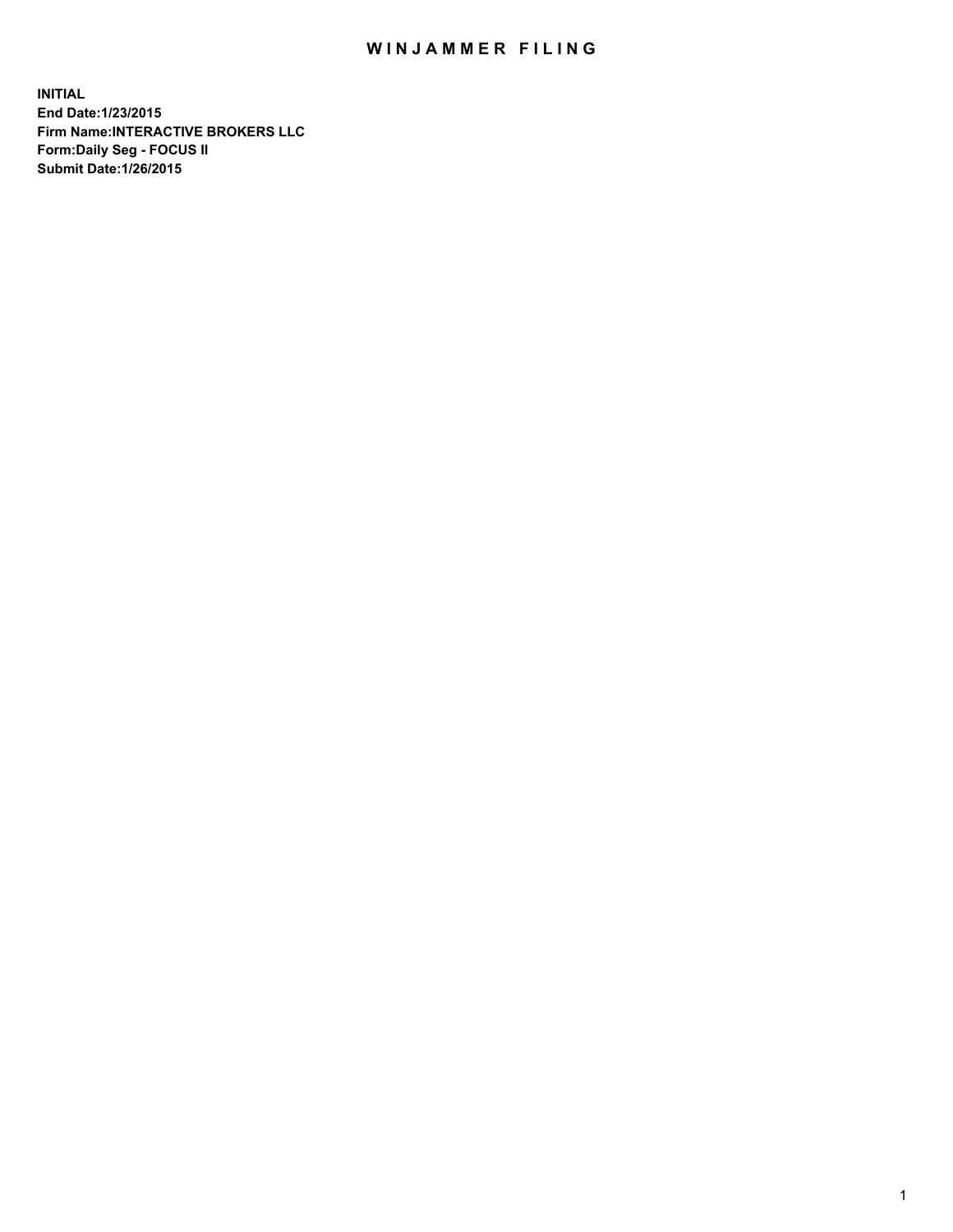## **INITIAL End Date:1/23/2015 Firm Name:INTERACTIVE BROKERS LLC Form:Daily Seg - FOCUS II Submit Date:1/26/2015 Daily Segregation - Cover Page**

| Name of Company<br><b>Contact Name</b><br><b>Contact Phone Number</b><br><b>Contact Email Address</b>                                                                                                                                                                                                                          | <b>INTERACTIVE BROKERS LLC</b><br><b>Michael Ellman</b><br>203-422-8926<br>mellman@interactivebrokers.co<br>$m$ |
|--------------------------------------------------------------------------------------------------------------------------------------------------------------------------------------------------------------------------------------------------------------------------------------------------------------------------------|-----------------------------------------------------------------------------------------------------------------|
| FCM's Customer Segregated Funds Residual Interest Target (choose one):<br>a. Minimum dollar amount: ; or<br>b. Minimum percentage of customer segregated funds required:% ; or<br>c. Dollar amount range between: and; or<br>d. Percentage range of customer segregated funds required between:% and%.                         | <u>0</u><br><u>0</u><br>155,000,000 245,000,000<br>0 <sub>0</sub>                                               |
| FCM's Customer Secured Amount Funds Residual Interest Target (choose one):<br>a. Minimum dollar amount: ; or<br>b. Minimum percentage of customer secured funds required:% ; or<br>c. Dollar amount range between: and; or<br>d. Percentage range of customer secured funds required between:% and%.                           | <u>0</u><br>0<br>80,000,000 120,000,000<br>0 <sub>0</sub>                                                       |
| FCM's Cleared Swaps Customer Collateral Residual Interest Target (choose one):<br>a. Minimum dollar amount: ; or<br>b. Minimum percentage of cleared swaps customer collateral required:% ; or<br>c. Dollar amount range between: and; or<br>d. Percentage range of cleared swaps customer collateral required between:% and%. | $\overline{\mathbf{0}}$<br><u>0</u><br>0 <sub>0</sub><br>0 <sub>0</sub>                                         |
| Current ANC:on<br><b>Broker Dealer Minimum</b><br>Debit/Deficit - CustomersCurrent AmountGross Amount<br>Domestic Debit/Deficit<br>Foreign Debit/Deficit                                                                                                                                                                       | 2,588,082,032 23-JAN-2015<br>274,725,086<br>5,047,765<br>8,663,2360                                             |
| Debit/Deficit - Non CustomersCurrent AmountGross Amount<br>Domestic Debit/Deficit<br>Foreign Debit/Deficit<br>Proprietary Profit/Loss<br>Domestic Profit/Loss<br>Foreign Profit/Loss                                                                                                                                           | 0 <sub>0</sub><br>0 <sub>0</sub><br><u>0</u><br><u>0</u>                                                        |
| Proprietary Open Trade Equity<br>Domestic OTE<br>Foreign OTE<br><b>SPAN</b><br><b>Customer SPAN Calculation</b>                                                                                                                                                                                                                | <u>0</u><br><u>0</u><br>1,154,793,396                                                                           |
| Non-Customer SPAN Calcualation<br><b>Proprietary Capital Charges</b><br>Minimum Dollar Amount Requirement<br>Other NFA Dollar Amount Requirement                                                                                                                                                                               | 35,700,528<br><u>0</u><br>20,000,000 [7465]<br>21,461,890 [7475]                                                |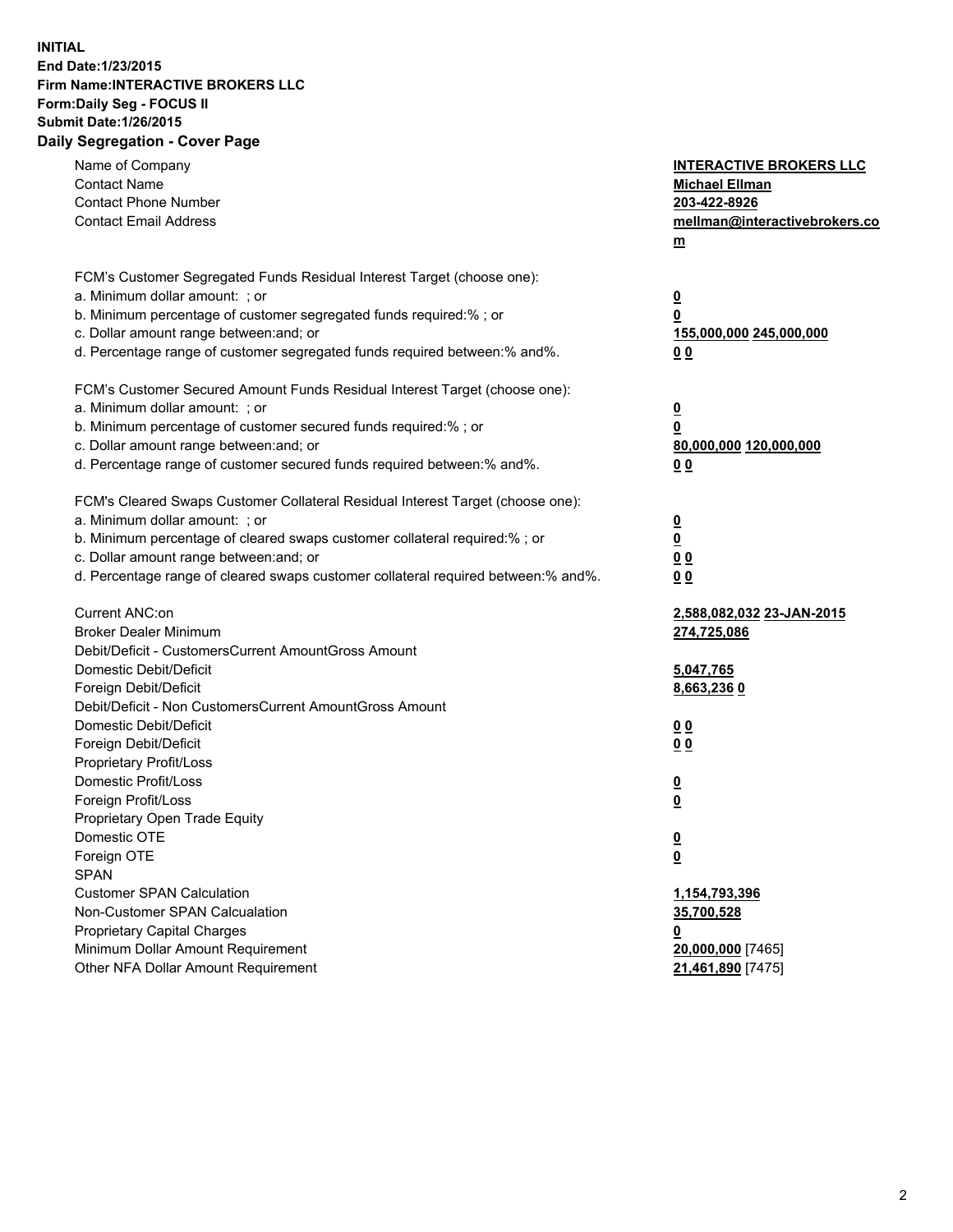## **INITIAL End Date:1/23/2015 Firm Name:INTERACTIVE BROKERS LLC Form:Daily Seg - FOCUS II Submit Date:1/26/2015 Daily Segregation - Secured Amounts**

|     | Daily Ocglegation - Occarea Anioants                                                                       |                                                |
|-----|------------------------------------------------------------------------------------------------------------|------------------------------------------------|
|     | Foreign Futures and Foreign Options Secured Amounts                                                        |                                                |
|     | Amount required to be set aside pursuant to law, rule or regulation of a foreign                           | $0$ [7305]                                     |
|     | government or a rule of a self-regulatory organization authorized thereunder                               |                                                |
| 1.  | Net ledger balance - Foreign Futures and Foreign Option Trading - All Customers                            |                                                |
|     | A. Cash                                                                                                    | 362, 154, 895 [7315]                           |
|     | B. Securities (at market)                                                                                  | $0$ [7317]                                     |
| 2.  | Net unrealized profit (loss) in open futures contracts traded on a foreign board of trade                  | 31,684,555 [7325]                              |
| 3.  | Exchange traded options                                                                                    |                                                |
|     | a. Market value of open option contracts purchased on a foreign board of trade                             | <b>97,973</b> [7335]                           |
|     | b. Market value of open contracts granted (sold) on a foreign board of trade                               | -82,986 [7337]                                 |
| 4.  | Net equity (deficit) (add lines 1.2. and 3.)                                                               | 393,854,437 [7345]                             |
| 5.  | Account liquidating to a deficit and account with a debit balances - gross amount                          | 8,663,236 [7351]                               |
|     | Less: amount offset by customer owned securities                                                           | 0 [7352] 8,663,236 [7354]                      |
| 6.  | Amount required to be set aside as the secured amount - Net Liquidating Equity                             | 402,517,673 [7355]                             |
|     | Method (add lines 4 and 5)                                                                                 |                                                |
| 7.  | Greater of amount required to be set aside pursuant to foreign jurisdiction (above) or line                | 402,517,673 [7360]                             |
|     | 6.                                                                                                         |                                                |
|     | FUNDS DEPOSITED IN SEPARATE REGULATION 30.7 ACCOUNTS                                                       |                                                |
| 1.  | Cash in banks                                                                                              |                                                |
|     | A. Banks located in the United States                                                                      | 389,638,255 [7500]                             |
|     | B. Other banks qualified under Regulation 30.7                                                             | 0 [7520] 389,638,255 [7530]                    |
| 2.  | Securities                                                                                                 |                                                |
|     | A. In safekeeping with banks located in the United States                                                  | $0$ [7540]                                     |
|     | B. In safekeeping with other banks qualified under Regulation 30.7                                         | 0 [7560] 0 [7570]                              |
| 3.  | Equities with registered futures commission merchants                                                      |                                                |
|     | A. Cash                                                                                                    | $0$ [7580]                                     |
|     | <b>B.</b> Securities                                                                                       | $0$ [7590]                                     |
|     | C. Unrealized gain (loss) on open futures contracts                                                        | $0$ [7600]                                     |
|     | D. Value of long option contracts                                                                          | $0$ [7610]                                     |
|     | E. Value of short option contracts                                                                         | 0 [7615] 0 [7620]                              |
| 4.  | Amounts held by clearing organizations of foreign boards of trade                                          |                                                |
|     | A. Cash                                                                                                    | $0$ [7640]                                     |
|     | <b>B.</b> Securities                                                                                       | $0$ [7650]                                     |
|     | C. Amount due to (from) clearing organization - daily variation                                            | $0$ [7660]                                     |
|     | D. Value of long option contracts                                                                          | $0$ [7670]                                     |
|     | E. Value of short option contracts                                                                         | 0 [7675] 0 [7680]                              |
| 5.  | Amounts held by members of foreign boards of trade                                                         |                                                |
|     | A. Cash                                                                                                    | 114,814,961 [7700]                             |
|     | <b>B.</b> Securities                                                                                       | $0$ [7710]                                     |
|     | C. Unrealized gain (loss) on open futures contracts                                                        | 25,118,263 [7720]                              |
|     | D. Value of long option contracts                                                                          | 97,972 [7730]                                  |
|     | E. Value of short option contracts                                                                         | <mark>-82,984</mark> [7735] 139,948,212 [7740] |
| 6.  | Amounts with other depositories designated by a foreign board of trade                                     | 0 [7760]                                       |
| 7.  | Segregated funds on hand                                                                                   | $0$ [7765]                                     |
| 8.  | Total funds in separate section 30.7 accounts                                                              | 529,586,467 [7770]                             |
| 9.  | Excess (deficiency) Set Aside for Secured Amount (subtract line 7 Secured Statement<br>Page 1 from Line 8) | 127,068,794 [7380]                             |
| 10. | Management Target Amount for Excess funds in separate section 30.7 accounts                                | 80,000,000 [7780]                              |
| 11. | Excess (deficiency) funds in separate 30.7 accounts over (under) Management Target                         | 47,068,794 [7785]                              |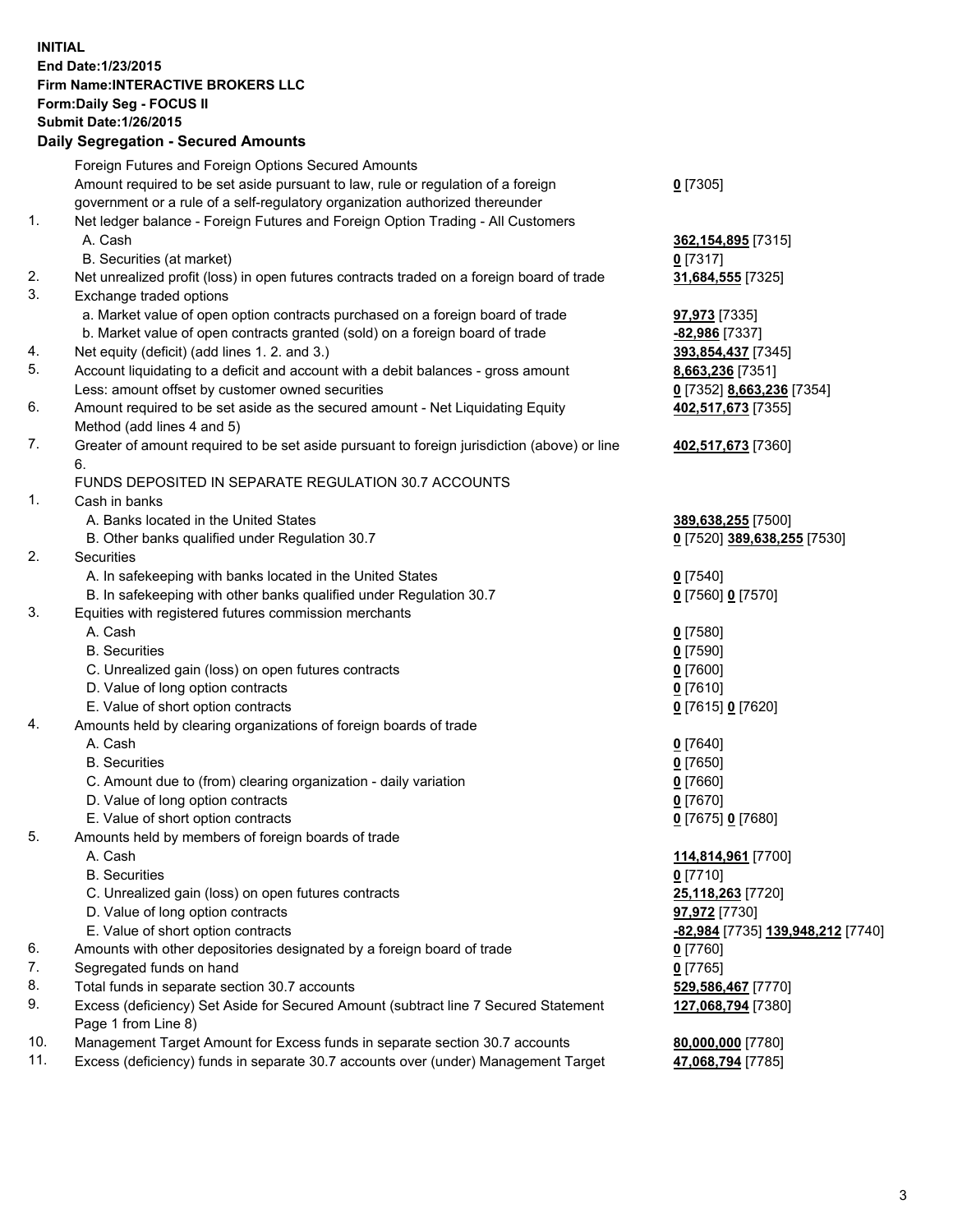**INITIAL End Date:1/23/2015 Firm Name:INTERACTIVE BROKERS LLC Form:Daily Seg - FOCUS II Submit Date:1/26/2015 Daily Segregation - Segregation Statement** SEGREGATION REQUIREMENTS(Section 4d(2) of the CEAct) 1. Net ledger balance A. Cash **2,348,950,680** [7010] B. Securities (at market) **0** [7020] 2. Net unrealized profit (loss) in open futures contracts traded on a contract market **133,294,293** [7030] 3. Exchange traded options A. Add market value of open option contracts purchased on a contract market **133,297,839** [7032] B. Deduct market value of open option contracts granted (sold) on a contract market **-221,293,963** [7033] 4. Net equity (deficit) (add lines 1, 2 and 3) **2,394,248,849** [7040] 5. Accounts liquidating to a deficit and accounts with debit balances - gross amount **5,047,765** [7045] Less: amount offset by customer securities **0** [7047] **5,047,765** [7050] 6. Amount required to be segregated (add lines 4 and 5) **2,399,296,614** [7060] FUNDS IN SEGREGATED ACCOUNTS 7. Deposited in segregated funds bank accounts A. Cash **443,144,700** [7070] B. Securities representing investments of customers' funds (at market) **1,223,383,154** [7080] C. Securities held for particular customers or option customers in lieu of cash (at market) **0** [7090] 8. Margins on deposit with derivatives clearing organizations of contract markets A. Cash **19,771,403** [7100] B. Securities representing investments of customers' funds (at market) **105,098,998** [7110] C. Securities held for particular customers or option customers in lieu of cash (at market) **0** [7120] 9. Net settlement from (to) derivatives clearing organizations of contract markets **1,457,293** [7130] 10. Exchange traded options A. Value of open long option contracts **1,414,901** [7132] B. Value of open short option contracts **-12,377,620** [7133] 11. Net equities with other FCMs A. Net liquidating equity **-16,577,911** [7140] B. Securities representing investments of customers' funds (at market) **840,421,254** [7160] C. Securities held for particular customers or option customers in lieu of cash (at market) **0** [7170] 12. Segregated funds on hand **0** [7150] 13. Total amount in segregation (add lines 7 through 12) **2,605,736,172** [7180] 14. Excess (deficiency) funds in segregation (subtract line 6 from line 13) **206,439,558** [7190] 15. Management Target Amount for Excess funds in segregation **155,000,000** [7194]

16. Excess (deficiency) funds in segregation over (under) Management Target Amount Excess

**51,439,558** [7198]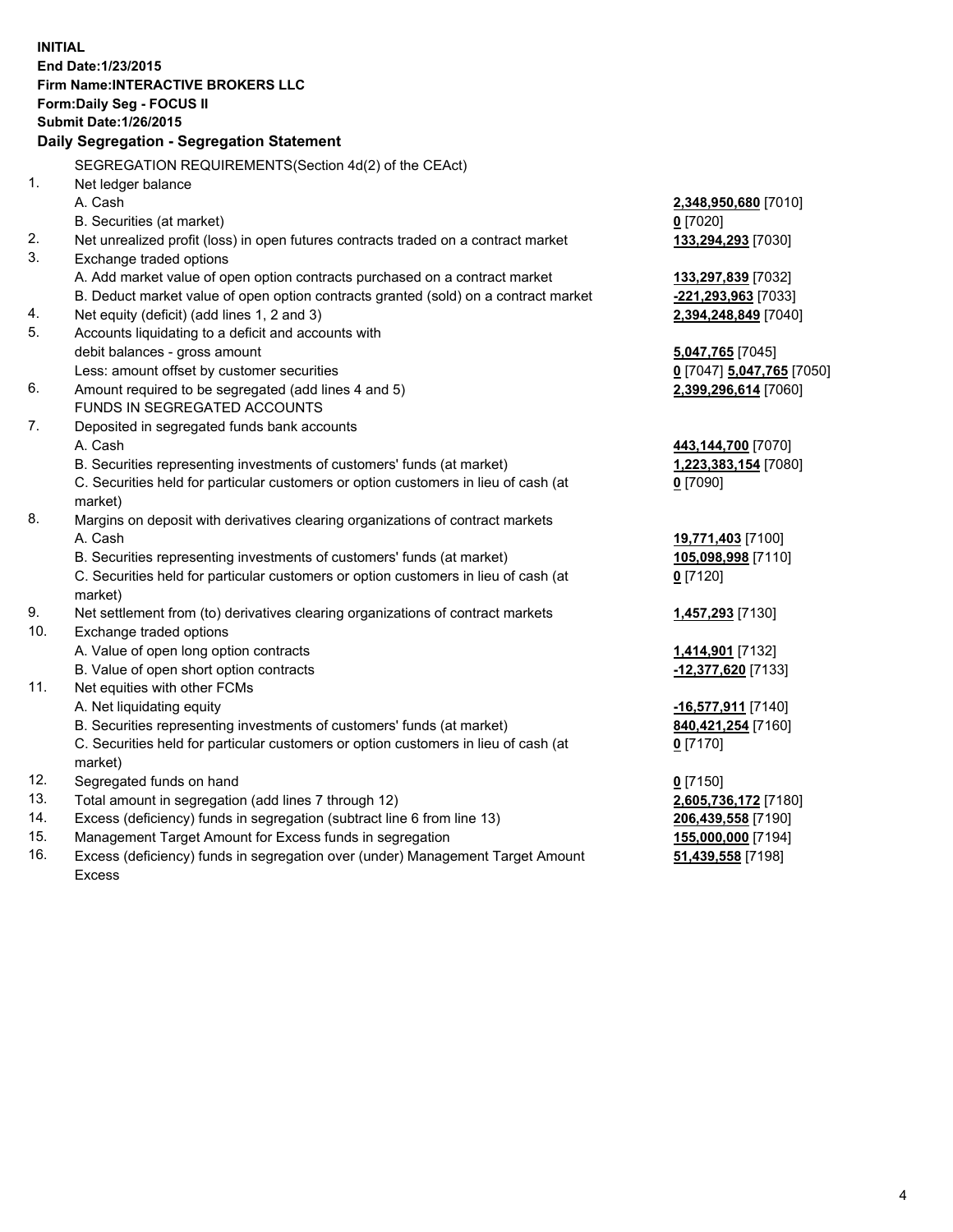## **INITIAL End Date:1/23/2015 Firm Name:INTERACTIVE BROKERS LLC Form:Daily Seg - FOCUS II Submit Date:1/26/2015 Daily Segregation - Supplemental**

| $\blacksquare$           | Total gross margin deficiencies - Segregated Funds Origin                              | 262,763 [9100] |
|--------------------------|----------------------------------------------------------------------------------------|----------------|
| $\sim$                   | Total gross margin deficiencies - Secured Funds Origin                                 | 18,621 [9101]  |
| $\blacksquare$           | Total gross margin deficiencies - Cleared Swaps Customer Collateral Funds Origin       | $0$ [9102]     |
| $\blacksquare$           | Total gross margin deficiencies - Noncustomer and Proprietary Accounts Origin          | $0$ [9103]     |
| $\blacksquare$           | Total number of accounts contributing to total gross margin deficiencies - Segregated  | $6$ [9104]     |
|                          | Funds Origin                                                                           |                |
| $\blacksquare$           | Total number of accounts contributing to total gross margin deficiencies - Secured     | 5[9105]        |
|                          | <b>Funds Origin</b>                                                                    |                |
| $\blacksquare$           | Total number of accounts contributing to the total gross margin deficiencies - Cleared | $0$ [9106]     |
|                          | Swaps Customer Collateral Funds Origin                                                 |                |
| $\overline{\phantom{a}}$ | Total number of accounts contributing to the total gross margin deficiencies -         | $0$ [9107]     |
|                          | Noncustomer and Proprietary Accounts Origin                                            |                |
| $\overline{\phantom{a}}$ | Upload a copy of the firm's daily margin report the FCM uses to issue margin calls     |                |
|                          | which corresponds with the reporting date.                                             |                |

01.23.2015 Commodity Margin Deficiency Report V01.xls